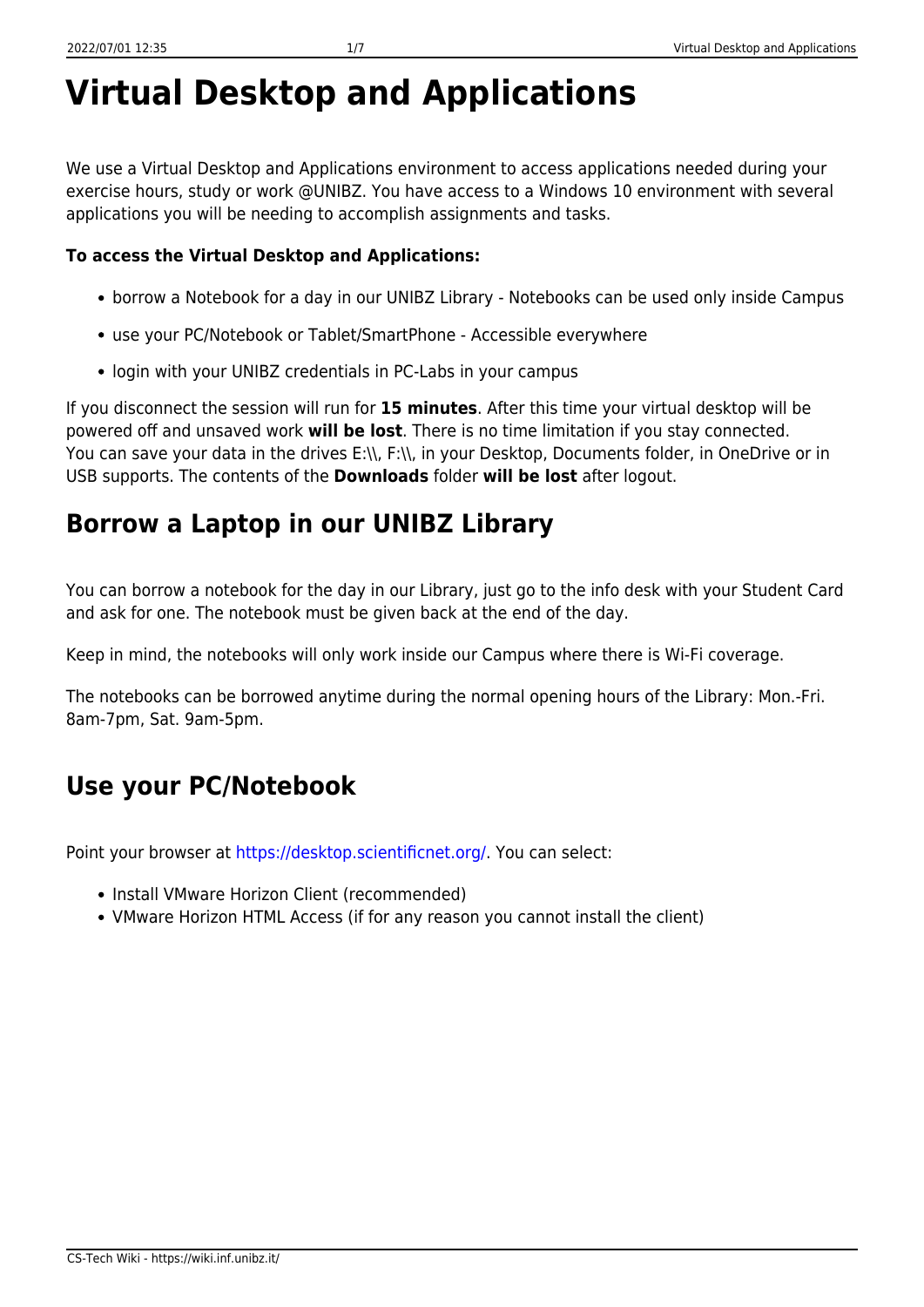

### **Install VMware Horizon Client (Recommended)**

#### **Installation**

#### **Linux**

- Download the Horizon Client installer file. The name of the file is VMware-Horizon-Client-x.x.xyyyyyyy.arch.bundle.
- Open a Terminal window and run the following command

```
 ln -s /lib/x86_64-linux-gnu/libudev.so.1 /lib/x86_64-linux-
gnu/libudev.so.0
```
- In the same Terminal window change directories to the directory where you downloaded the installer.
- Run the installer by executing

```
 sudo sh ./VMware-Horizon-Client-x.x.x-yyyyyyy.arch.bundle
```
• Follow the promts to finish the installation.

You are prompted to allow the installer to register and start installed services after the installation. Allowing the installer to complete these tasks means that you will not need to manually start USB redirection services every time you reboot, and you will not need to manually enable the virtual printing feature.

After installation is complete, specify whether to perform the compatibility scan for libraries that various feature components are dependent on. Log information about the installation is recorded in /tmp/vmware-root/vmware-installer-pid.log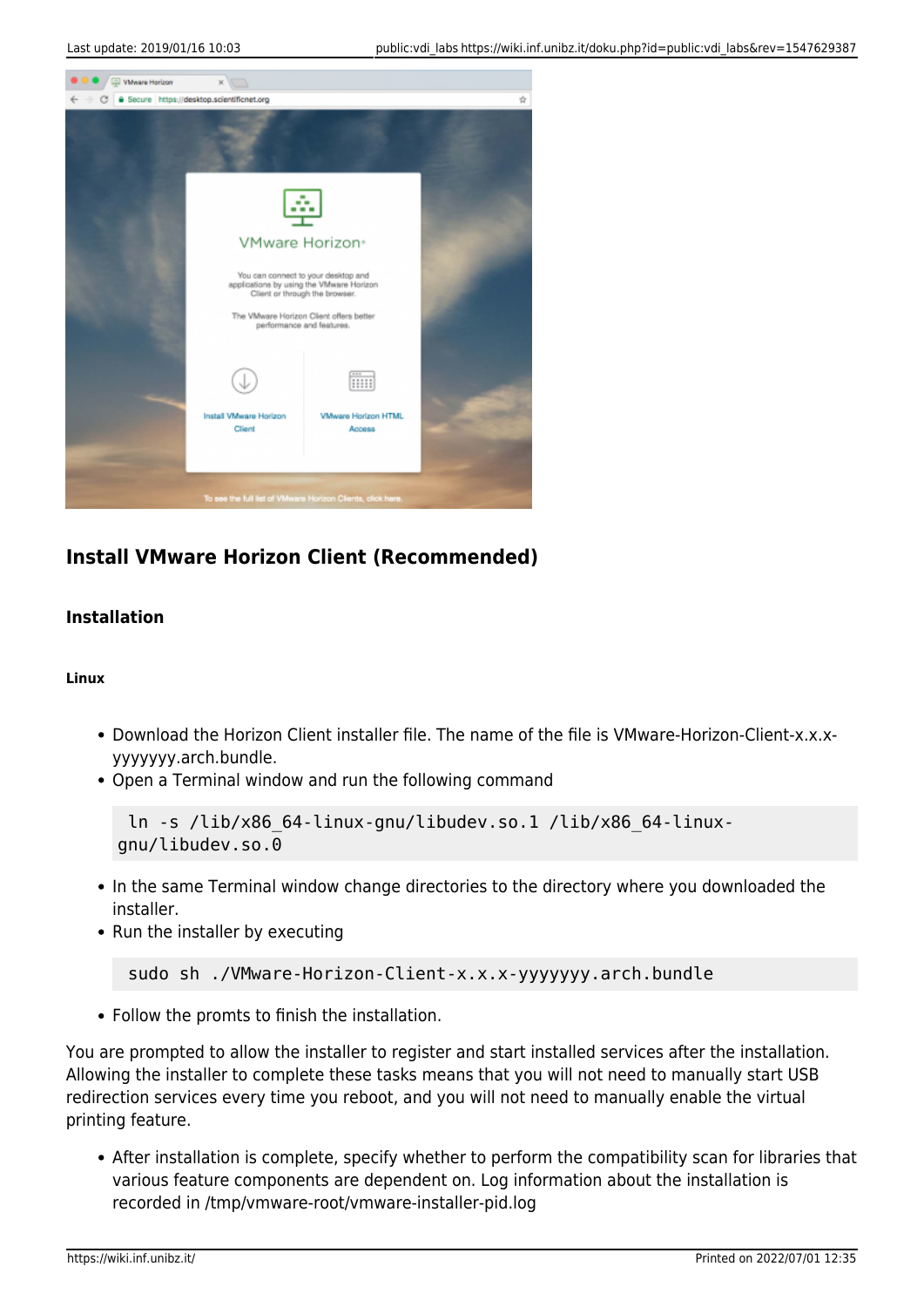The current client does not allow Local Folders/File sharing on Ubuntu 16.04

#### **Mac**

- Download the Horizon Client installer file. The name of the file is VMware-Horizon-Client-y.y.yxxxxxx.dmg.
- Double-click the .dmg file to open it and click Agree. The contents of the disk image appear in a Horizon Client Finder window
- In the Finder window, drag the VMware Horizon Client icon to the Applications folder icon. If you are not logged in as an administrator user, you are prompted for an administrator credentials.

#### **Windows**

- Download the Horizon Client installer file. The name of the file is VMware-Horizon-Client-x86\_64 y.y.y-xxxxxx.exe OR VMware-Horizon-Client-x86-y.y.y-xxxxxx.exe (depending on your OS).
- Run the installation program

#### **iOS - Android**

- Download and install the Horizon Client from your store (AppStore Google Play store Amazon AppStore)
- If needed read the [installation guidelines](https://my.vmware.com/web/vmware/info?slug=desktop_end_user_computing/vmware_horizon_clients/4_0) concerning iOS or Android devices.

#### **Configuration**

The VMware View client needs to be configured the first time it is used.

Press the "**+**" button



and type **<https://desktop.scientificnet.org>** as server.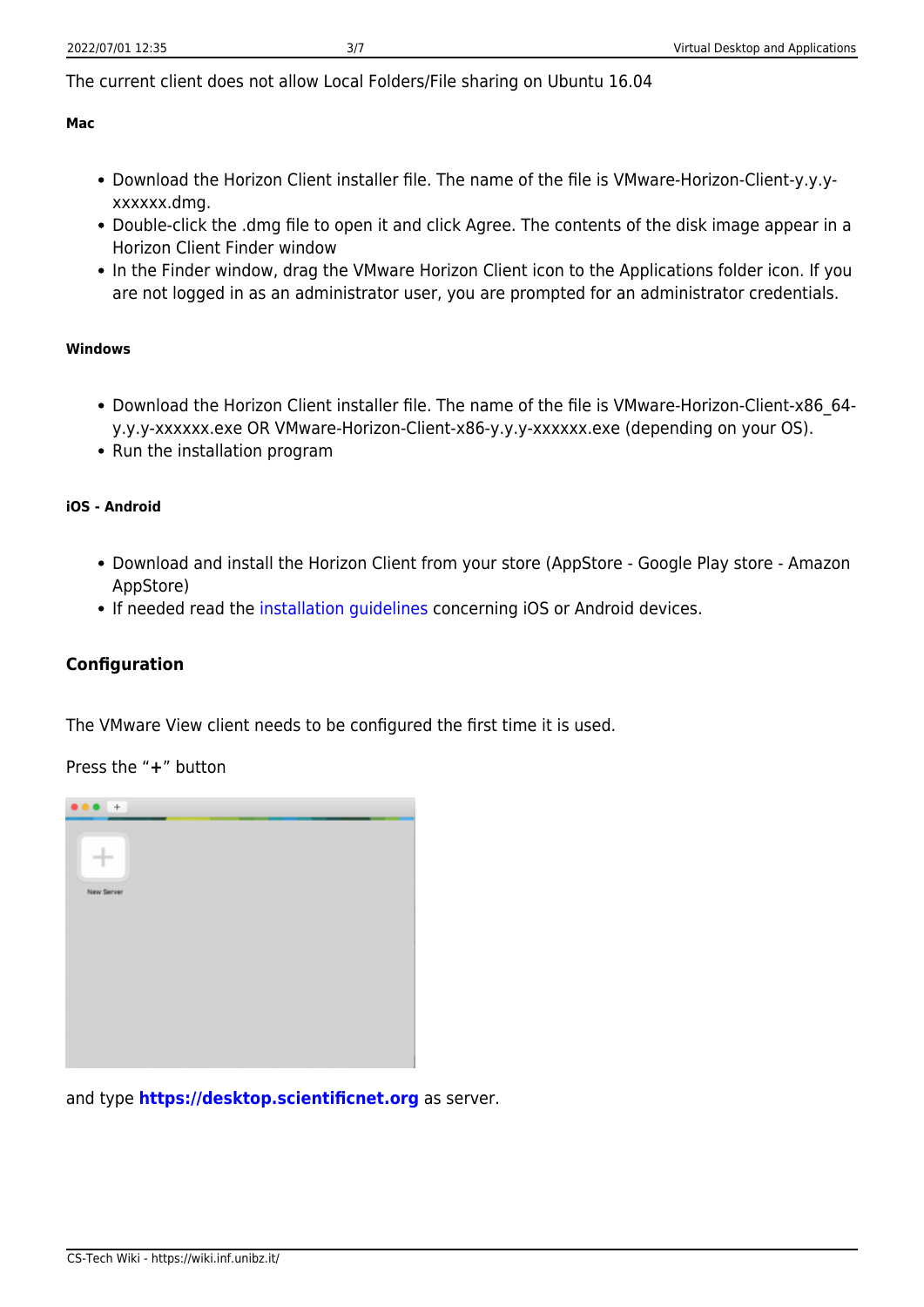

#### login with your UNIBZ credentials

| $\bullet$ 00                         | Login                                         |              |
|--------------------------------------|-----------------------------------------------|--------------|
| <b>vm</b> ware Horizon<br>desktop.st |                                               | <b>PCoIP</b> |
|                                      |                                               |              |
|                                      | Server: (c) https://desktop.scientificnet.org |              |
|                                      |                                               |              |
| Usemame: username                    |                                               |              |
|                                      | Password: <b>********</b>                     |              |
| Domain: UNIBZ                        |                                               | ä            |
|                                      | Remember this password                        |              |

#### and choose **Windows Labs**



The first run will take a couple of minutes to log you in to your desktop.

If you disconnect the session will run for **10 minutes**. After this time your virtual desktop will be powered off and unsaved work **will be lost**. There is no time limitation if you stay connected.

### **VMware Horizon HTML Access (Unsupported)**

If you need to access your desktops and you don't have the possibility to install the client, you can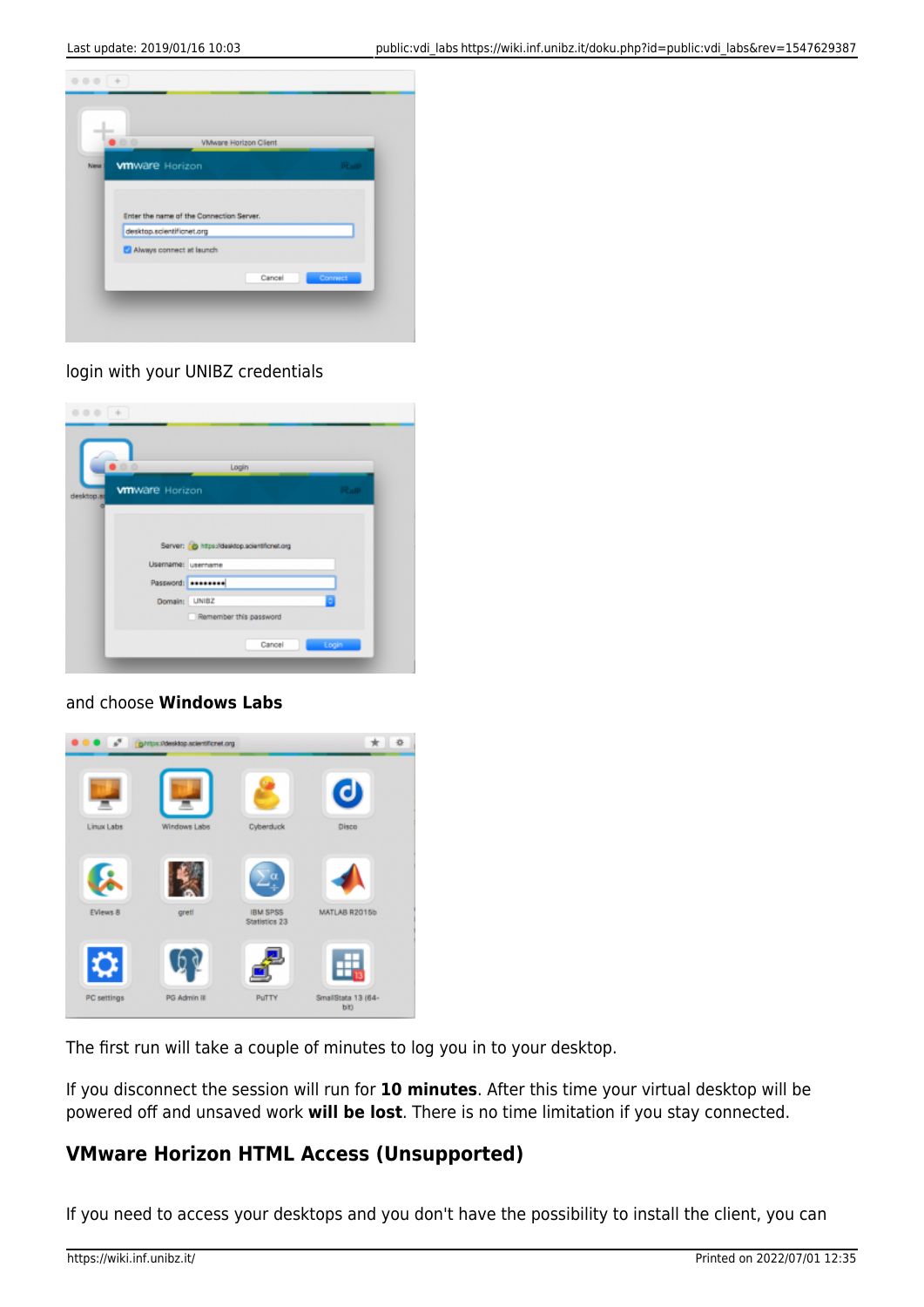use a HTML5 compatible browser. This access is offered as best effort, there are some know issues, i.e. you have to use the US keyboard layout. We won't provide support for this type of access.

Put your credentials and dont'forget to choose UNIBZ as domain

| 000 ( ) 0 | 75<br><b><i>Reinforcestford.org</i></b>             | 0.014 |
|-----------|-----------------------------------------------------|-------|
|           |                                                     |       |
|           |                                                     |       |
|           |                                                     |       |
|           | - 3                                                 |       |
|           | <b>vm</b> ware Horizon                              |       |
|           | <b>USOTIATIE</b>                                    |       |
|           | <b>STEVENS</b>                                      |       |
|           | UNIX<br>$\lambda_{\rm{B}}$                          |       |
|           | Login                                               |       |
|           | Canoel                                              |       |
|           |                                                     |       |
|           | Help with VMware Horizon                            |       |
|           |                                                     |       |
|           | Download the Harison Client for a richer experience |       |

#### Select **Windows Labs**



If you disconnect the session will run for **10 minutes**. After this time your virtual desktop will be powered off and unsaved work **will be lost**. There is no time limitation if you stay connected.

### **PC Labs**

Virtual desktops are available the PC labs E231/E331/E431/A518 in the E and A building. To access them just power on a PC and choose

1) View Client - VDI Desktop

| 5) View Client - VII Decktop<br>23 Linux - Facelty of Computer Science<br>33 Hindraw - ICT                         | unibz |
|--------------------------------------------------------------------------------------------------------------------|-------|
|                                                                                                                    |       |
| <b>INTIMETAL MAIL IN 14 MILLION</b><br>In the Deadly of Corporat Scheme SEP-Bookhope<br>time to scient manner inc. |       |

CS-Tech Wiki - https://wiki.inf.unibz.it/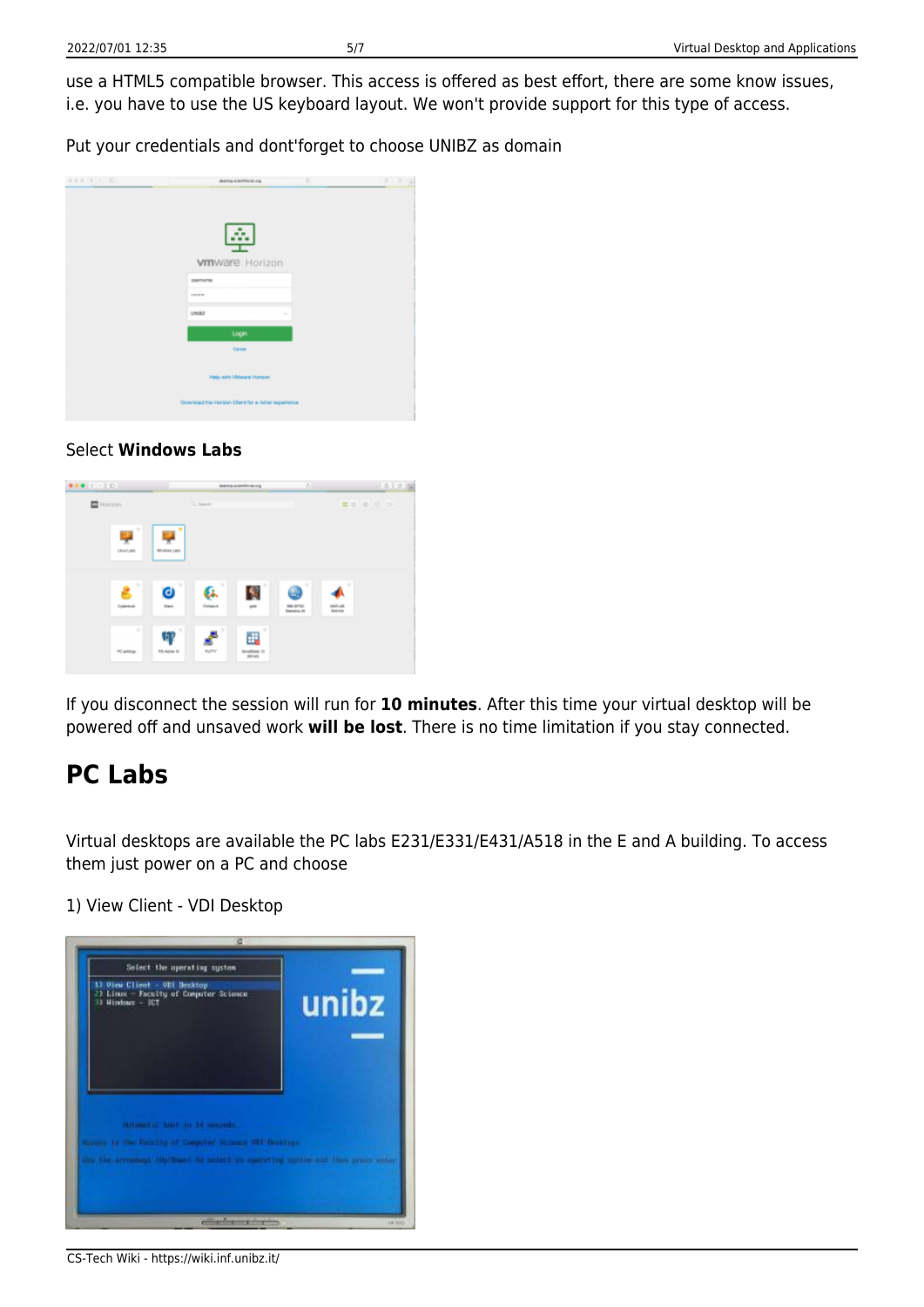The VMware View client starts and in a couple of seconds the login dialog will pop up. Please choose UNIBZ as you domain ant type in your username and password.



If your desktop does not start automatically with Windows 10, you can start it by choosing **Windows Labs**. The first run will take a couple of minutes to log you in to your desktop.



If you disconnect the session will run for **10 minutes**. After this time your virtual desktop will be powered off and unsaved work **will be lost**. There is no time limitation if you stay connected.

# **Using USB or local computer to store and access data**

If you are using your personal computer to connect to the Labs, you can access and save data in it.

on Windows → Start → File explorer → select This PC → in Devices and drives you will see **Username on PersonalComputerName** Double click and you will find all the data contained in your personal computer. You can open them, edit them or save new documents in your local computer.